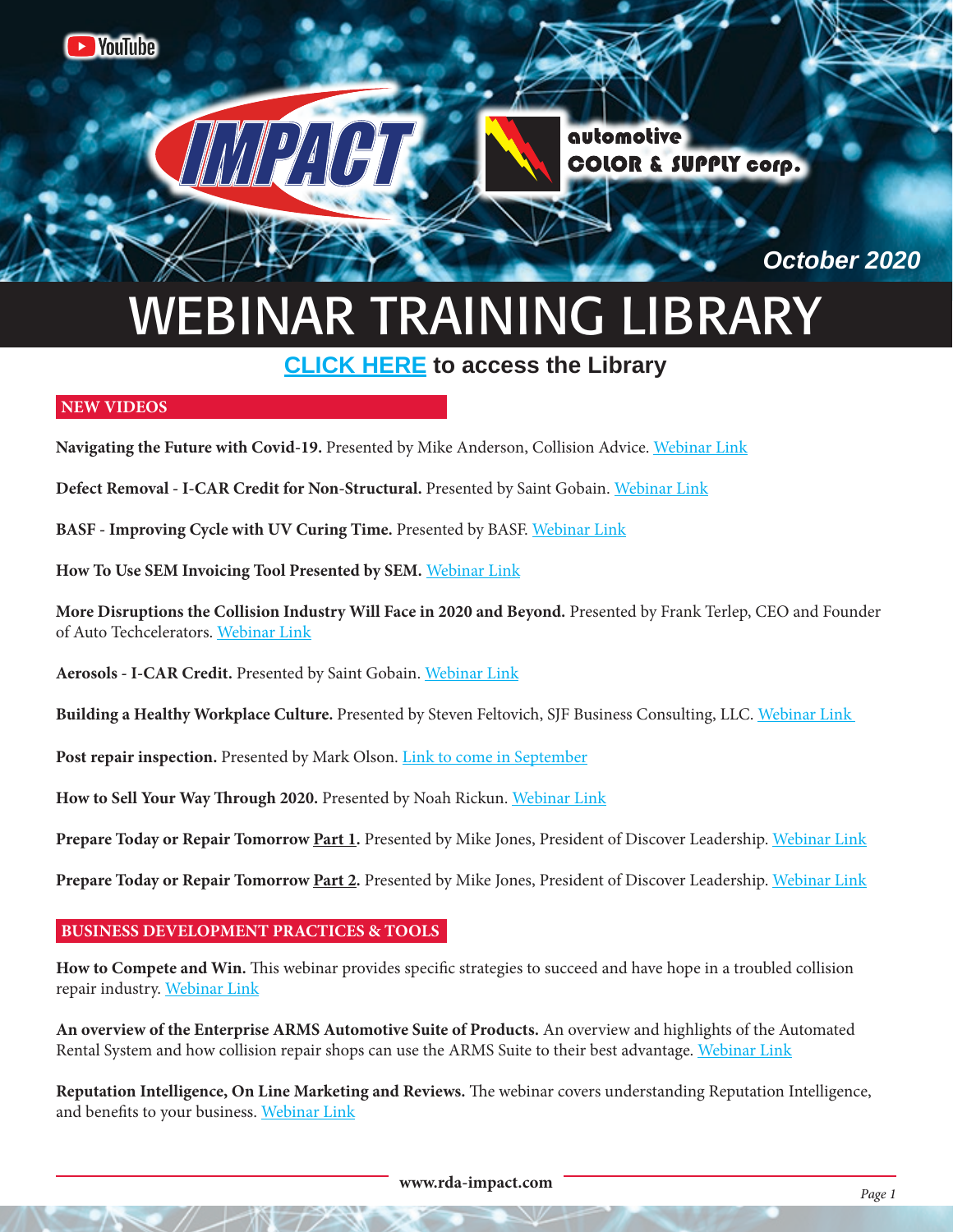# **BUSINESS DEVELOPMENT PRACTICES & TOOLS**

**Better Understanding Credit Card Processing.** Most common mistakes merchants make that can cost their company thousands of dollars annually. [Webinar Link](https://www.youtube.com/watch?v=Xmo_huJah_s)

**Aluminum & Your ROI; Can Shops Make Money Now Doing Aluminum Repairs?** Topics covered include the cost of equipment to repair 'aluminum intensive vehicles', and what is required for a 5 year return on investment. [Webinar Link](https://www.youtube.com/watch?v=wWGfc_yHa_M)

**Aluminum F150, What You Need to Know to Get Your Shop Ready.** This webinar is for body shops and reviews the requirements and costs to prepare for aluminum repairs on the Ford F150. [Webinar Link](https://www.youtube.com/watch?v=gLvmcpD_qsQ)

**Better Blue Printing.** This webinar will provide specific details to make blueprinting easy for shops of all sizes and resources. [Webinar Link](https://www.youtube.com/watch?v=4QcrgU3E6KY)

**How to Compete Against the MSOs.** The World of MSO Consolidation and Success Strategies for the Independent Collision Shops. [Webinar Link](https://www.youtube.com/watch?v=NobSgj2bE_c)

**Paint and Material Profitability by BASF.** Five steps to improvement, what should you get paid for and what you shouldn't, capturing and tracking data, evaluating P&M KPI's and ways to impact P&M GP. [Webinar Link](https://www.youtube.com/watch?v=yrFGpZNZ7nU)

**Mastering Implementation.** The webinar will cover personal experiences with difficult change initiatives, why people don't want to change and the 6 Sources of Influence used by Influence Masters. [Webinar Link](https://www.youtube.com/watch?v=JA7pJxWZCBQ)

**ORS-OEM Refinishing System.** How to reduce cycle times and reduce labor up to 85%. [Webinar Link](https://www.youtube.com/watch?v=gl8AXSi8JHo)

**Credit Card Processing.** Merchant account credit card processing. [Webinar Link](https://www.youtube.com/watch?v=Xmo_huJah_s)

**EstimateScrubber.com Overview.** A review of what EstimateScrubber.com does and how it works and adds dollars to your estimates. [Webinar Link](https://youtu.be/Dq8cLtr3lRY)

**How to Use CCCs Update Plus Correctly.** Presented by David Luehr. [Webinar Link](https://www.youtube.com/watch?v=BNBwYV7x31k)

**The One Foot View of Lean.** This webinar will review why people started using lean to manage shops, how lean helps a shop, what lean looks like on the shop floor and explain lean problem solving. [Webinar Link](https://youtu.be/aC3I4aN4WBI)

**Overview of VeriFacts.** This webinar will provide an overview of their services. [Webinar Link](https://www.youtube.com/watch?v=2QsLmUSGetc)

**The Fastest Shops in the World.** This webinar will review how fast and accurate techniques can result in reliable success for any independent collision repair facility. [Webinar Link](https://youtu.be/o_39w1iUH4c)

**Differences & Benefits of MSC vs Grainger.** Presented by Dan Pramis of Savings4Members. [Webinar Link](https://youtu.be/D65G1J0PUWo)

**The Secrets of America's Greatest Body Shops Series: The Six Secrets Revealed.** Presented by David Luehr. [Webinar Link](https://youtu.be/K0pcnbkrkQQ)

**Quality Assurance 101.** Quality Assurance is much more than occasionally inspecting a vehicle repair for physical quality. It is a way of thinking. Presented by David Luehr. [Webinar Link](https://youtu.be/5jpW4ZMjBWw)

**The Increasing Influence of OEM's on Collision Repair.** Presented by Jeff Wildman of BASF. [Webinar Link](https://youtu.be/xCgzdJ5tC1Y)

**Understanding the Insurance Game and Winning.** Presented by John Halstead, Director of Business Support for RDA. [Webinar Link](https://youtu.be/dvwFc5h-aiM)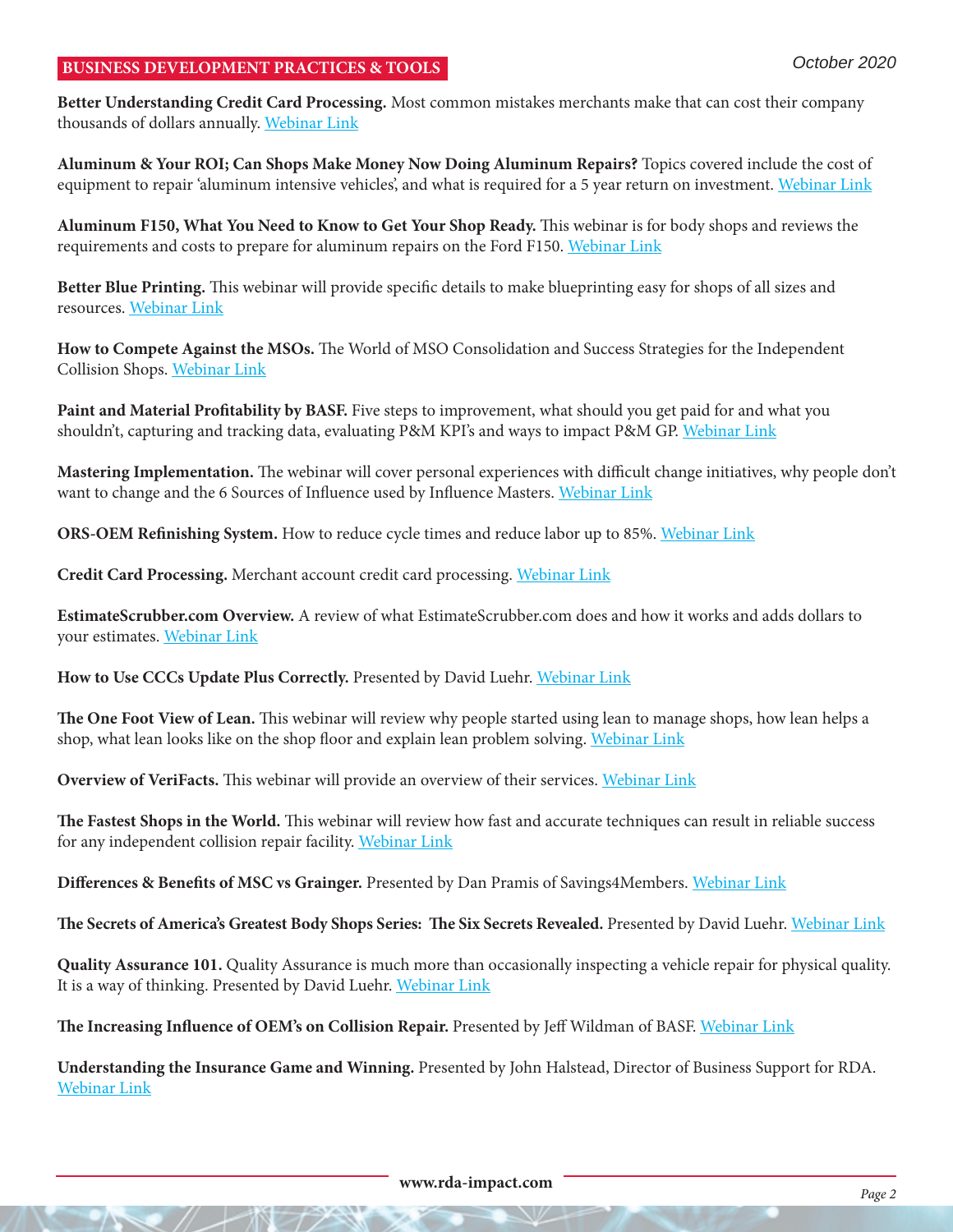#### **BUSINESS DEVELOPMENT PRACTICES & TOOLS**

**Features and Benefits Related to Materials Management and Color Match.** Presented by Axalta. [Webinar Link](https://youtu.be/w_g1hx6K-tU)

**Hiring & Retaining Skilled Employees.** Presented by Paul Gage, Pro Collision Training. [Webinar Link](https://www.youtube.com/watch?v=w3QvCRWmSRk&feature=youtu.be)

**Benchmarking Paint Cost.** Presented by John Halstead, Director of Business Support for RDA. [Webinar Link](https://youtu.be/-lc68nRLjmc)

**The Importance of Pre and Post Scans and Insurance Companies Covering Them.** Presented by Medco. [Webinar Link](https://youtu.be/pvOOjoj92aM)

**Estimating Refinishing - The "Why" Behind Bidding Structural Repair.** Part one of a three part series webinar. Presented by Scott Ellegood, Accountable Estimating. [Webinar Link](https://youtu.be/oqwjBw)

**Estimating Refinishing - What you are leaving on the table.** Part two of a three part series. Presented by Scott Ellegood, Accountable Estimating. [Webinar Link](https://youtu.be/oqwjBw)

**Estimating Refinishing - Documentation Equals Evidence: Taking Photos for Your Shop.** Part three of a three Part Series. Presented by Scott Ellegood of Accountable Estimating. [Webinar Link](https://youtu.be/JMQWlArEx14)

**DEG-Data Enhancement Gateway for Collision Shops.** Presented by Danny Gredinberg, DEG Administrator for DEG. [Webinar Link](https://youtu.be/HQQ9RiEBMTs)

**MEP - A Customized Retirement Plan Solution.** Presented by Scott S. Broaddus, Partner of Virginia Asset Management. [Webinar Link](https://youtu.be/IF6ua1D56pg)

**SCRS Guide to Resources and Details About the Blueprint Optimization Tool.** Presented by Aaron Schulenburg, Executive Director of SCRS. [Webinar Link](https://youtu.be/eDOx6NWEXyM)

**The 6 Major Disruptions the Collision Industry Will Face in 2020 and Beyond.** Presented by Frank Terlep, Founder and CEO of Auto Techcelerators, LLC. [Webinar Link](https://youtu.be/3Z10I56ufQE)

**Crisis Bounce Back Formula for Collision Shops.** Presented by Ryan Taylor, CEO of Body Shop Booster. [Webinar Link](https://youtu.be/_-I10zfCezY)

#### **COMPLIANCE**

**OSHA: The Regulatory Issues We Face Today.** Review new OSHA regulations for Hazard Communication compliance. Review the significant changes of OSHA's HazCom standard and learn how to obtain OSHA compliance. [Webinar Link](https://www.youtube.com/watch?v=NgonCZ4Xsds)

**OSHA's Body Shop Emphasis and How to Protect Your Business.** This webinar will help collision shops understand what is required to keep their shops OSHA compliant and protected from typical fines. [Webinar Link](https://www.youtube.com/watch?v=x9Jtgg9TMCE)

**How to Avoid the Top 5 Citations in Shops Today.** In addition to the top five citations we will also review OSHA's National Emphasis Program on Isocyanates that are focusing on collision repair. [Webinar Link](https://www.youtube.com/watch?v=YcxoidUX9wY)

**Safety Equipment Requirements for Body Shops.** This webinar will cover what you really need to be OSHA compliant, getting and staying organized the easy way, latest developments about isocyanates and precautions with aluminum. [Webinar Link](https://www.youtube.com/watch?v=YiZgSoiCcws)

**GMG EnviroSafe Compliance Issues: Handling an Inspection, Respiratory Program, & 6H Compliance.** After watching this presentation you will understand how to prepare and handle an inspection from a regulatory agency and understand all of the required elements for your respirator and 6H NESHAP programs to be compliant. [Webinar Link](https://youtu.be/8t8BzQD94QY)

**Updated EPA 6H NESHAP Painter Certification & New Program.** Presented by Brandon Thomas., GMG Envirosafe [Webinar Link](https://youtu.be/dseM4pjkPhM)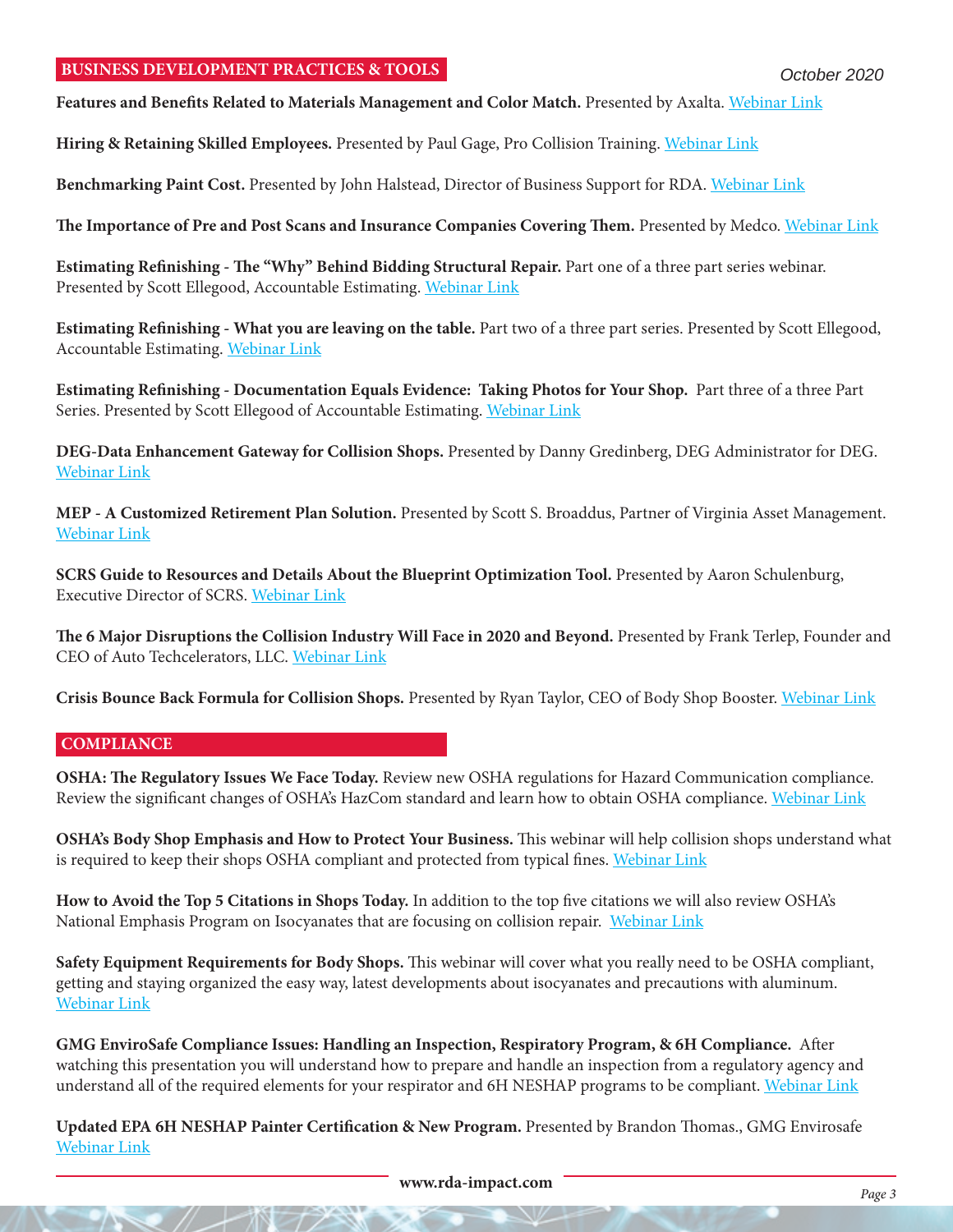**Hazardous Waste Disposal & Enforcement.** Presented by Brandon Thomas, GMG Envirosafe. [Webinar Link](https://youtu.be/ojWbwR1r60E)

**OSHA's Body Shop Enforcement Program.** Presented by Brandon Thomas, GMG Envirosafe. [Webinar Link](https://youtu.be/TVKKfAHVgbw)

**COVID-19 Health and Safety for Collision Shops.** Presented by Brandon Thomas, GMG Envirosafe. [Webinar Link](https://youtu.be/H6BEYBplvk0)

**GMG Presents OSHA's Body Shop Enforcement and Building a Health & Safety Culture.** Presented by Brandon Thomas, GMG Envirosafe. [Webinar Link](https://youtu.be/T0XW4wFSqI8)

#### **MANUFACTURERS**

**Aluminum vs. Steel by Chief.** The presentation covers the training and technical requirements for collision repair of aluminum and steel vehicles now and into the future. [Webinar Link](https://www.youtube.com/watch?v=FZHfV4RUdJ4)

**What's New from SATA, and How it Helps Efficiency.** A presentation on the new SATA equipment and a live Demo in the booth to demonstrate how the new gun sprays. [Webinar Link](https://www.youtube.com/watch?v=mhArLyttOEQ)

**The Rail Saver Repair System.** Reduce Cycle Time & Severity, Repair More Cars and Improve Repair Technique with the Rail Saver. [Webinar Link](https://www.youtube.com/watch?v=Hj0krpJCyoQ)

**Features and Benefits of Water Base Pre-Paint Cleaner.** A review of the benefits of Impact Final Kleen, a water based cleaning product for all body shops. [Webinar Link](https://www.youtube.com/watch?v=lRNP3MOcuO0)

**Evercoat Ultra Products-Why Are They Different?** This is a recording of a live webinar "EVERCOAT Ultra Products-Why are they different?" [Webinar Link](https://www.youtube.com/watch?v=MYiqSoTtWu8)

**Preparing for the future: understanding adhesives, fillers and sealers by SEM.** [Webinar Link](https://www.youtube.com/watch?v=nF6-RWM74_M)

**Profit Opportunities in Plastic Repair.** Presented by Curt Lammon. [Webinar Link](https://www.youtube.com/watch?v=0QGkQRgD4Zc&feature=youtu.be)

**SATA- HOK Gun, Dry Jet 2, Jet 5000 B and RPS Benefits.** This webinar will review spray gun products and the RPS cup system. [Webinar Link](https://www.youtube.com/watch?v=UOSUlQ-aozE)

**AMMEX Partner Portal Introduction.** This webinar will show you how to navigate the AMMEX website and take advantage of their training videos and marketing tools. [Webinar Link](https://youtu.be/e1Fghiw31H8)

**Presta New PACE System Launch Overview.** Presented by Mary Kimbro. [Webinar Link](https://youtu.be/7qZEjeGEEUU)

**SEM - Structural Adhesives: A review of why to use them, how they are built to re-place OEM Structural Adhesives and OEM recommended.** Presented by Larry Trexler. [Webinar Link](https://youtu.be/q7iMScjcP0E)

**Collision Diagnostic Tools Comparisons and Launch Scan Tool**. Presented by Sandy Campbell, Diagnostic and Tool Specialist for Medco. [Webinar Link](https://youtu.be/-lq97BFovSg)

**Crash Durable Adhesives and the 3 Rules.** Presented by Dennis Beardsley, St Gobain. [Webinar Link](https://youtu.be/8DDUAgheK1Q)

**Seam Sealers, Making the Right Choice for the Repair.** Presented by Dennis Beardsley. [Webinar Link](https://youtu.be/m9xM6VcpLcM)

**The Future from SATA is X.** Presented by SATA The revolutionary SATAjet X 5500 spray gun. Perfectly in sync with you. Presented by SATA. [Webinar Link](https://youtu.be/yVPROuXgQU8)

**www.rda-impact.com** *Page 4*